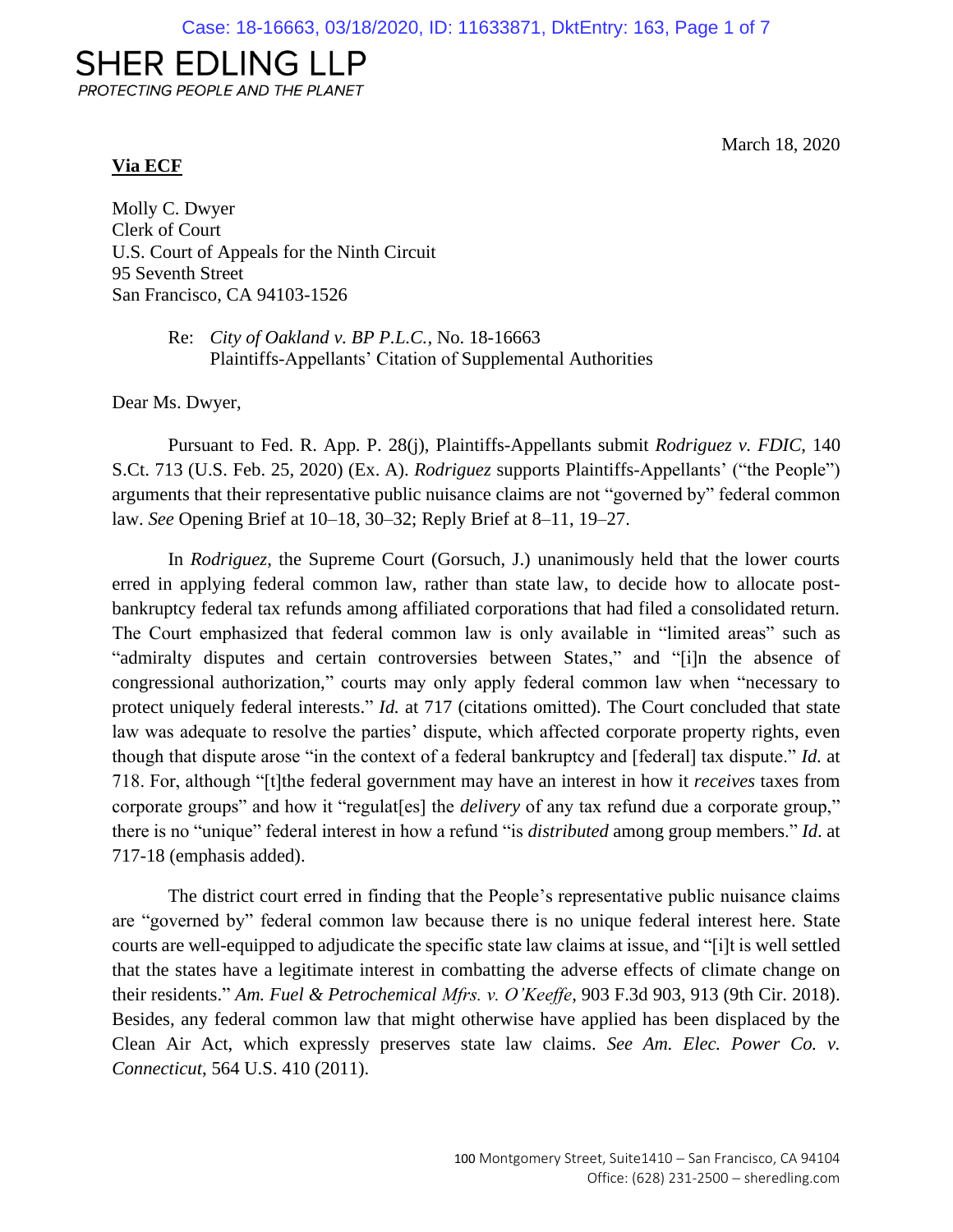## Case: 18-16663, 03/18/2020, ID: 11633871, DktEntry: 163, Page 2 of 7

Molly C. Dwyer Clerk of Court March 18, 2020 Page 2

Respectfully submitted,

*/s/ Victor M. Sher*  Victor M. Sher **Sher Edling LLP**

*Counsel for Plaintiffs-Appellants*

cc: All Counsel of Record (via ECF)

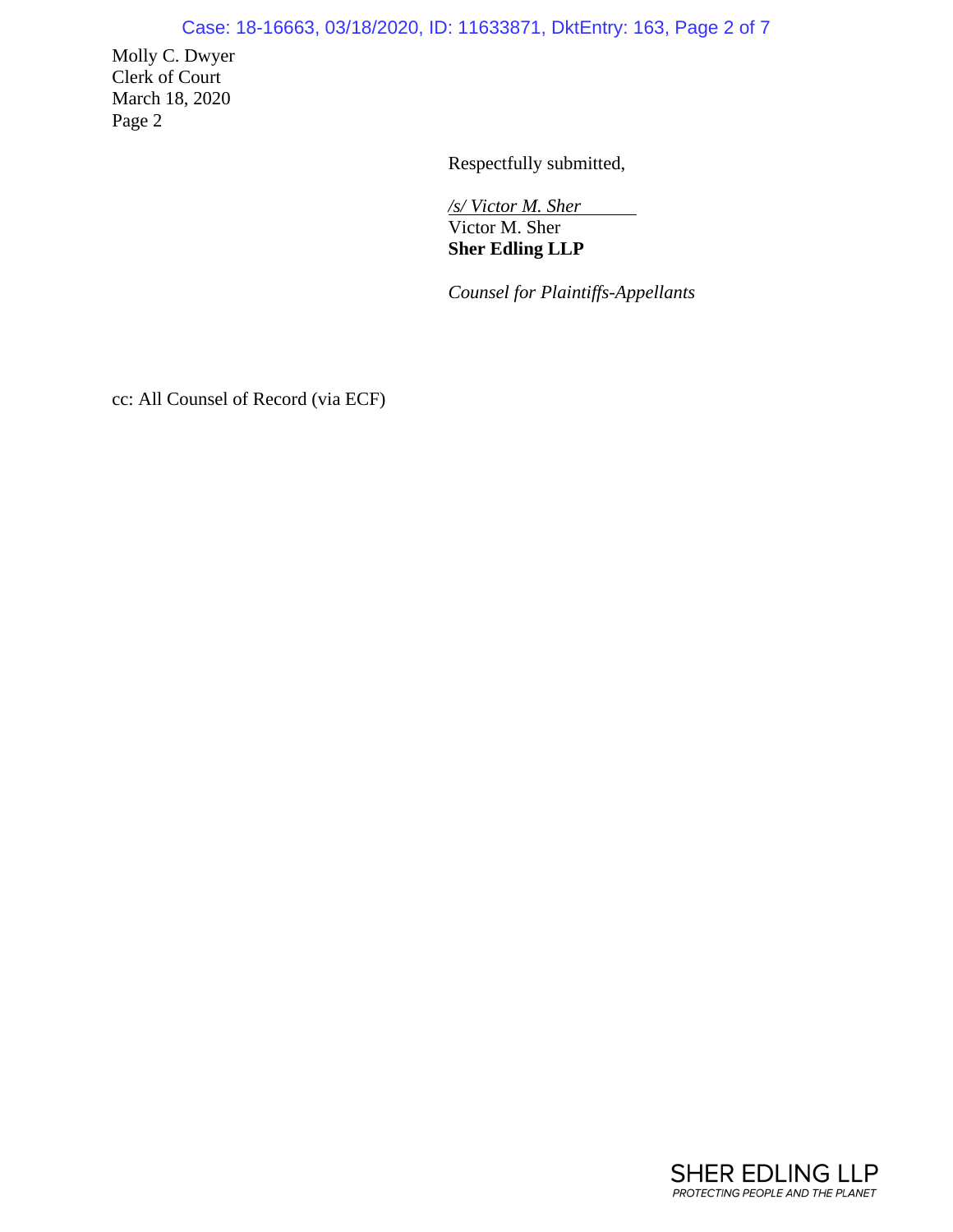Case: 18-16663, 03/18/2020, ID: 11633871, DktEntry: 163, Page 3 of 7

# **EXHIBIT A**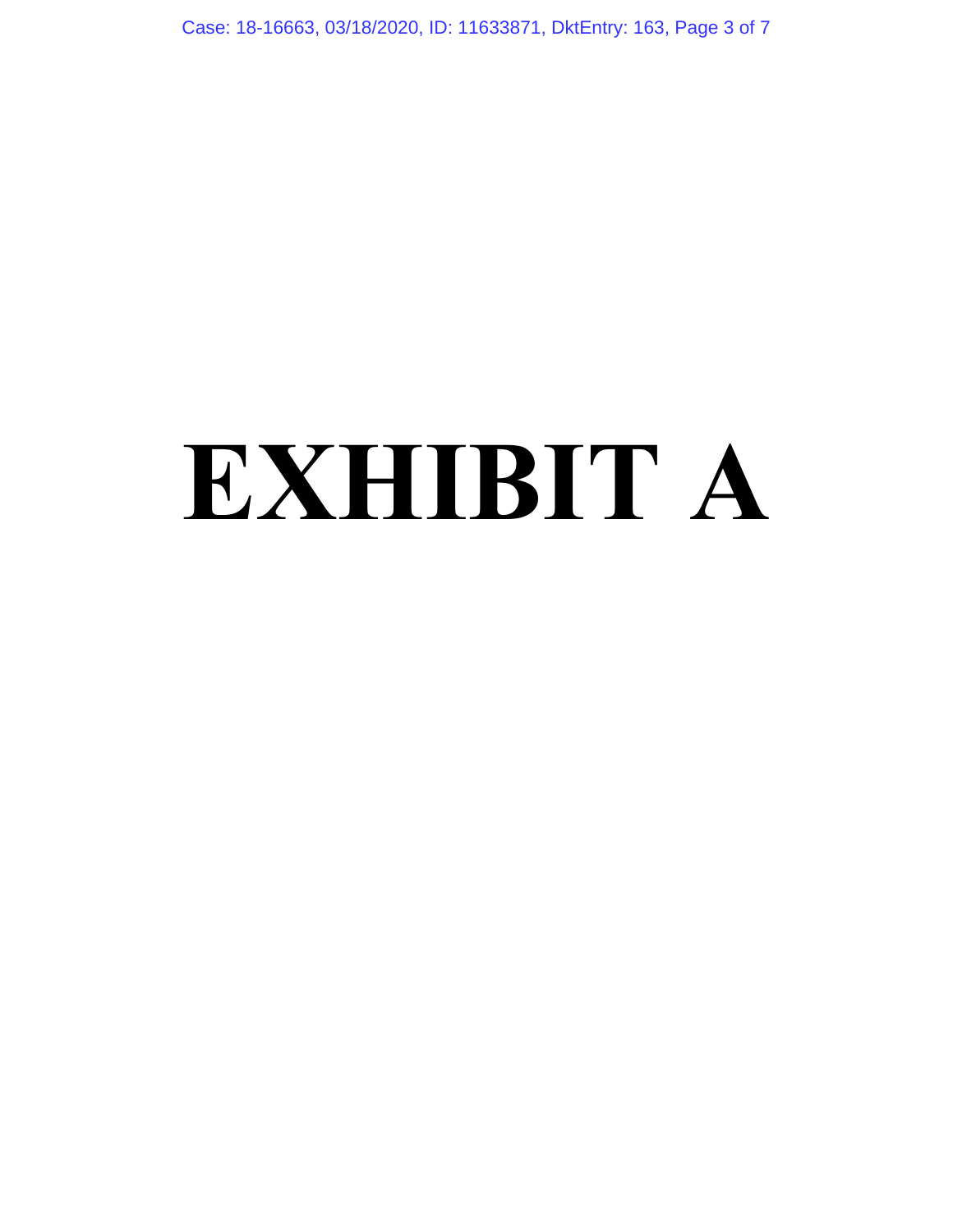20 Cal. Daily Op. Serv. 1444, 2020 Daily Journal D.A.R. 1529

140 S.Ct. 713 Supreme Court of the United States.

Simon E. RODRIGUEZ, as Chapter 7 Trustee for the Bankruptcy Estate of United Western Bancorp, Inc., Petitioner

FEDERAL DEPOSIT INSURANCE CORPORATION, as Receiver for United Western Bank

v.

No. 18-1269 | Argued December 3, 2019 | Decided February 25, 2020

#### **Synopsis**

**Background:** Chapter 7 trustee for bankruptcy estate of parent bank holding company brought adversary proceeding against Federal Deposit Insurance Corporation (FDIC), in its capacity as receiver for affiliate bank, requesting declaratory judgment that \$4,081,335 tax refund arising as result of consolidated tax returns filed by holding company was property of bankruptcy estate, requesting turnover of tax refund, and objecting to FDIC's proof of claim. The United States Bankruptcy Court for the District of Colorado, [Thomas](http://www.westlaw.com/Link/Document/FullText?findType=h&pubNum=176284&cite=0182121999&originatingDoc=Id6e8095257e111eabf0f8b3df1233a01&refType=RQ&originationContext=document&vr=3.0&rs=cblt1.0&transitionType=DocumentItem&contextData=(sc.Default)) [B. McNamara,](http://www.westlaw.com/Link/Document/FullText?findType=h&pubNum=176284&cite=0182121999&originatingDoc=Id6e8095257e111eabf0f8b3df1233a01&refType=RQ&originationContext=document&vr=3.0&rs=cblt1.0&transitionType=DocumentItem&contextData=(sc.Default)) J., [558 B.R. 409,](http://www.westlaw.com/Link/Document/FullText?findType=Y&serNum=2039868909&pubNum=0000164&originatingDoc=Id6e8095257e111eabf0f8b3df1233a01&refType=RP&originationContext=document&vr=3.0&rs=cblt1.0&transitionType=DocumentItem&contextData=(sc.Default)) entered summary judgment in trustee's favor. FDIC appealed. The District Court, [William](http://www.westlaw.com/Link/Document/FullText?findType=h&pubNum=176284&cite=0287326801&originatingDoc=Id6e8095257e111eabf0f8b3df1233a01&refType=RQ&originationContext=document&vr=3.0&rs=cblt1.0&transitionType=DocumentItem&contextData=(sc.Default)) [J. Martinez,](http://www.westlaw.com/Link/Document/FullText?findType=h&pubNum=176284&cite=0287326801&originatingDoc=Id6e8095257e111eabf0f8b3df1233a01&refType=RQ&originationContext=document&vr=3.0&rs=cblt1.0&transitionType=DocumentItem&contextData=(sc.Default)) J., [574 B.R. 876](http://www.westlaw.com/Link/Document/FullText?findType=Y&serNum=2042098243&pubNum=0000164&originatingDoc=Id6e8095257e111eabf0f8b3df1233a01&refType=RP&originationContext=document&vr=3.0&rs=cblt1.0&transitionType=DocumentItem&contextData=(sc.Default)), reversed and remanded. Trustee appealed. The United States Court of Appeals for the Tenth Circuit, Briscoe, Circuit Judge, [914 F.3d 1262,](http://www.westlaw.com/Link/Document/FullText?findType=Y&serNum=2047421868&pubNum=0000506&originatingDoc=Id6e8095257e111eabf0f8b3df1233a01&refType=RP&originationContext=document&vr=3.0&rs=cblt1.0&transitionType=DocumentItem&contextData=(sc.Default)) affirmed. Certiorari was granted.

The Supreme Court, Justice [Gorsuch,](http://www.westlaw.com/Link/Document/FullText?findType=h&pubNum=176284&cite=0183411701&originatingDoc=Id6e8095257e111eabf0f8b3df1233a01&refType=RQ&originationContext=document&vr=3.0&rs=cblt1.0&transitionType=DocumentItem&contextData=(sc.Default)) held that the federal common law rule known as the *Bob Richards* rule, which is used by some courts to determine ownership of consolidated corporate tax refunds, is not a legitimate exercise of federal common lawmaking, and so federal courts should rely on the law of the relevant state, together with any applicable federal rules, to resolve how such refunds should be distributed to members of an affiliated group, abrogating *[In re Bob Richards](http://www.westlaw.com/Link/Document/FullText?findType=Y&serNum=1973108465&pubNum=0000350&originatingDoc=Id6e8095257e111eabf0f8b3df1233a01&refType=RP&originationContext=document&vr=3.0&rs=cblt1.0&transitionType=DocumentItem&contextData=(sc.Default)) [Chrysler-Plymouth Corp.](http://www.westlaw.com/Link/Document/FullText?findType=Y&serNum=1973108465&pubNum=0000350&originatingDoc=Id6e8095257e111eabf0f8b3df1233a01&refType=RP&originationContext=document&vr=3.0&rs=cblt1.0&transitionType=DocumentItem&contextData=(sc.Default))*, 473 F.2d 262.

Vacated and remanded.

#### <span id="page-3-0"></span>*Syllabus* [\\*](#page-6-0)

The Internal Revenue Service (IRS) allows an affiliated group of corporations to file a consolidated federal return. See [26](http://www.westlaw.com/Link/Document/FullText?findType=L&pubNum=1000546&cite=26USCAS1501&originatingDoc=Id6e8095257e111eabf0f8b3df1233a01&refType=LQ&originationContext=document&vr=3.0&rs=cblt1.0&transitionType=DocumentItem&contextData=(sc.Default)) [U.S.C. § 1501.](http://www.westlaw.com/Link/Document/FullText?findType=L&pubNum=1000546&cite=26USCAS1501&originatingDoc=Id6e8095257e111eabf0f8b3df1233a01&refType=LQ&originationContext=document&vr=3.0&rs=cblt1.0&transitionType=DocumentItem&contextData=(sc.Default)) The IRS issues any refund as a single payment to the group's designated agent. The tax regulations say very little about how the group members should then distribute that refund among themselves. If a dispute arises and the members have no tax allocation agreement in place, federal courts normally turn to state law to resolve the distribution question. Some courts, however, have crafted their own federal common law rule, known as the *[Bob Richards](http://www.westlaw.com/Link/Document/FullText?findType=Y&serNum=1973108465&originatingDoc=Id6e8095257e111eabf0f8b3df1233a01&refType=RP&originationContext=document&vr=3.0&rs=cblt1.0&transitionType=DocumentItem&contextData=(sc.Default))* rule. See *[In re Bob Richards Chrysler-Plymouth Corp.,](http://www.westlaw.com/Link/Document/FullText?findType=Y&serNum=1973108465&pubNum=0000350&originatingDoc=Id6e8095257e111eabf0f8b3df1233a01&refType=RP&originationContext=document&vr=3.0&rs=cblt1.0&transitionType=DocumentItem&contextData=(sc.Default))* 473 F.2d [262](http://www.westlaw.com/Link/Document/FullText?findType=Y&serNum=1973108465&pubNum=0000350&originatingDoc=Id6e8095257e111eabf0f8b3df1233a01&refType=RP&originationContext=document&vr=3.0&rs=cblt1.0&transitionType=DocumentItem&contextData=(sc.Default)). The rule initially provided that, in the absence of an agreement, a refund belongs to the group member responsible for the losses that led to it. But it has since evolved, in some jurisdictions, into a general rule that is always followed unless an agreement unambiguously specifies a different result. Soon after United Western Bank suffered huge losses, its parent, United Western Bancorp, Inc., was forced into bankruptcy. When the IRS issued the group a \$4 million tax refund, the bank's receiver, respondent Federal Deposit Insurance Corporation (FDIC), and the parent corporation's bankruptcy trustee, petitioner Simon Rodriguez, each sought to claim it. The dispute wound its way through a bankruptcy court and a federal district court before the Tenth Circuit examined the parties' tax allocation agreement, applied the more expansive version of *[Bob Richards](http://www.westlaw.com/Link/Document/FullText?findType=Y&serNum=1973108465&pubNum=0000350&originatingDoc=Id6e8095257e111eabf0f8b3df1233a01&refType=RP&originationContext=document&vr=3.0&rs=cblt1.0&transitionType=DocumentItem&contextData=(sc.Default))*, and ruled for the FDIC.

*Held*: The *[Bob Richards](http://www.westlaw.com/Link/Document/FullText?findType=Y&serNum=1973108465&pubNum=0000350&originatingDoc=Id6e8095257e111eabf0f8b3df1233a01&refType=RP&originationContext=document&vr=3.0&rs=cblt1.0&transitionType=DocumentItem&contextData=(sc.Default))* rule is not a legitimate exercise of federal common lawmaking. Federal judges may appropriately craft the rule of decision in only limited areas, *Sosa v. Alvarez-Machain*[, 542 U.S. 692, 729, 124 S.Ct. 2739,](http://www.westlaw.com/Link/Document/FullText?findType=Y&serNum=2004637442&pubNum=0000780&originatingDoc=Id6e8095257e111eabf0f8b3df1233a01&refType=RP&fi=co_pp_sp_780_729&originationContext=document&vr=3.0&rs=cblt1.0&transitionType=DocumentItem&contextData=(sc.Default)#co_pp_sp_780_729) [159 L.Ed.2d 718](http://www.westlaw.com/Link/Document/FullText?findType=Y&serNum=2004637442&pubNum=0000780&originatingDoc=Id6e8095257e111eabf0f8b3df1233a01&refType=RP&fi=co_pp_sp_780_729&originationContext=document&vr=3.0&rs=cblt1.0&transitionType=DocumentItem&contextData=(sc.Default)#co_pp_sp_780_729), and claiming a new area is subject to strict conditions. One of the most basic is that federal common lawmaking must be " 'necessary to protect uniquely federal interests.' " *[Texas Industries, Inc. v. Radcliff Materials, Inc.](http://www.westlaw.com/Link/Document/FullText?findType=Y&serNum=1981122695&pubNum=0000780&originatingDoc=Id6e8095257e111eabf0f8b3df1233a01&refType=RP&fi=co_pp_sp_780_640&originationContext=document&vr=3.0&rs=cblt1.0&transitionType=DocumentItem&contextData=(sc.Default)#co_pp_sp_780_640)*, [451 U.S. 630, 640, 101 S.Ct. 2061, 68 L.Ed.2d 500.](http://www.westlaw.com/Link/Document/FullText?findType=Y&serNum=1981122695&pubNum=0000780&originatingDoc=Id6e8095257e111eabf0f8b3df1233a01&refType=RP&fi=co_pp_sp_780_640&originationContext=document&vr=3.0&rs=cblt1.0&transitionType=DocumentItem&contextData=(sc.Default)#co_pp_sp_780_640) The *[Bob Richards](http://www.westlaw.com/Link/Document/FullText?findType=Y&serNum=1973108465&pubNum=0000350&originatingDoc=Id6e8095257e111eabf0f8b3df1233a01&refType=RP&originationContext=document&vr=3.0&rs=cblt1.0&transitionType=DocumentItem&contextData=(sc.Default))* rule has not satisfied this condition. The federal courts applying and extending *[Bob Richards](http://www.westlaw.com/Link/Document/FullText?findType=Y&serNum=1973108465&pubNum=0000350&originatingDoc=Id6e8095257e111eabf0f8b3df1233a01&refType=RP&originationContext=document&vr=3.0&rs=cblt1.0&transitionType=DocumentItem&contextData=(sc.Default))* have not pointed to any significant federal interest sufficient to support the *[Bob Richards](http://www.westlaw.com/Link/Document/FullText?findType=Y&serNum=1973108465&pubNum=0000350&originatingDoc=Id6e8095257e111eabf0f8b3df1233a01&refType=RP&originationContext=document&vr=3.0&rs=cblt1.0&transitionType=DocumentItem&contextData=(sc.Default))* rule. Nor have the parties in this case. State law is well-equipped to handle disputes involving corporate property rights, even in cases, like this one, that involve federal bankruptcy and a tax dispute. Whether this case might yield the same or a different result without *[Bob Richards](http://www.westlaw.com/Link/Document/FullText?findType=Y&serNum=1973108465&pubNum=0000350&originatingDoc=Id6e8095257e111eabf0f8b3df1233a01&refType=RP&originationContext=document&vr=3.0&rs=cblt1.0&transitionType=DocumentItem&contextData=(sc.Default))* is a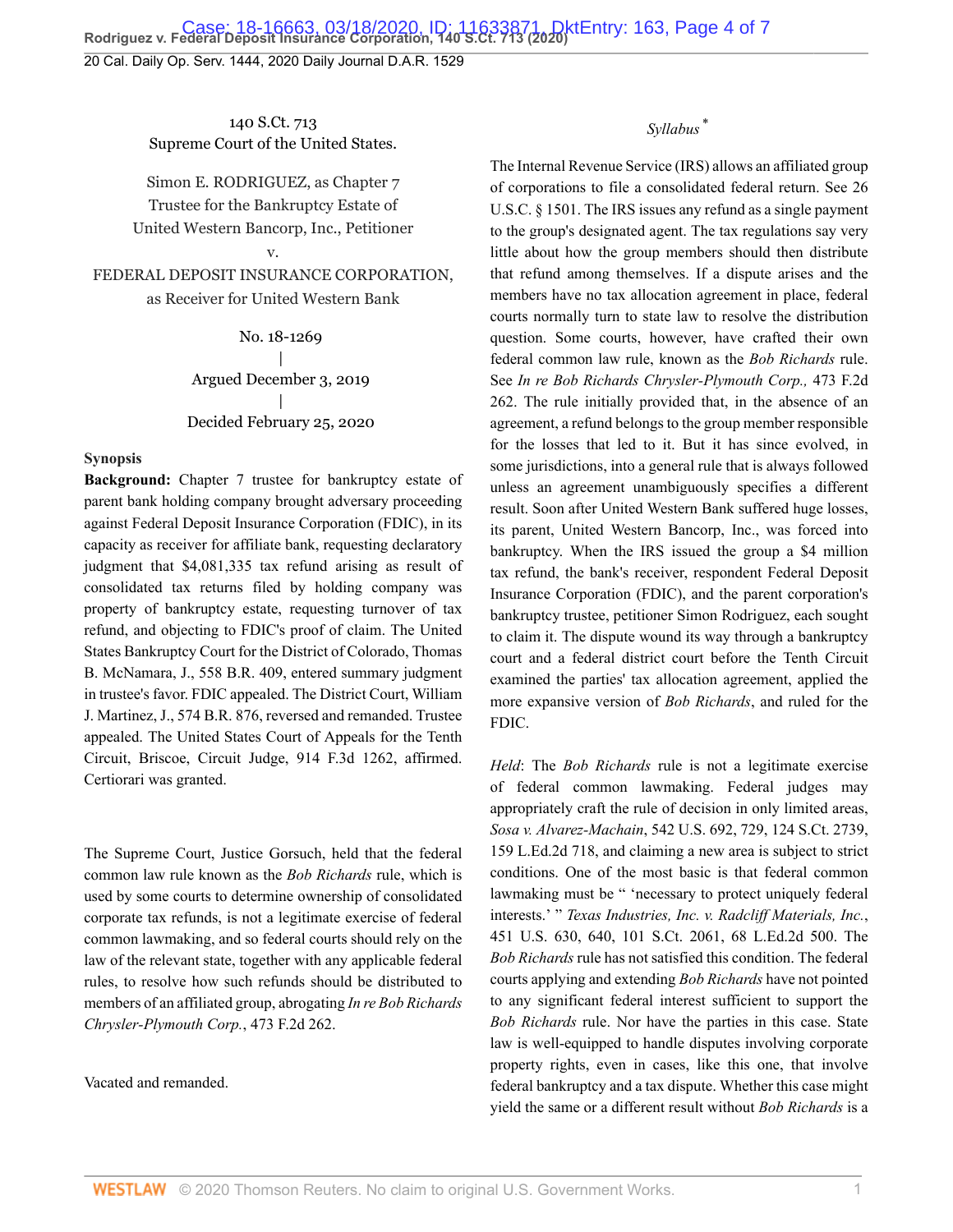20 Cal. Daily Op. Serv. 1444, 2020 Daily Journal D.A.R. 1529

matter the court of appeals may take up on remand. Pp. 717 – 718.

[914 F.3d 1262](http://www.westlaw.com/Link/Document/FullText?findType=Y&serNum=2047421868&pubNum=0000506&originatingDoc=Id6e8095257e111eabf0f8b3df1233a01&refType=RP&originationContext=document&vr=3.0&rs=cblt1.0&transitionType=DocumentItem&contextData=(sc.Default)), vacated and remanded.

[GORSUCH,](http://www.westlaw.com/Link/Document/FullText?findType=h&pubNum=176284&cite=0183411701&originatingDoc=Id6e8095257e111eabf0f8b3df1233a01&refType=RQ&originationContext=document&vr=3.0&rs=cblt1.0&transitionType=DocumentItem&contextData=(sc.Default)) J., delivered the opinion for a unanimous Court.

**\*714** ON WRIT OF CERTIORARI TO THE UNITED STATES COURT OF APPEALS FOR THE TENTH CIRCUIT

#### **Attorneys and Law Firms**

[Mark E. Haynes](http://www.westlaw.com/Link/Document/FullText?findType=h&pubNum=176284&cite=0158063101&originatingDoc=Id6e8095257e111eabf0f8b3df1233a01&refType=RQ&originationContext=document&vr=3.0&rs=cblt1.0&transitionType=DocumentItem&contextData=(sc.Default)), Ireland Stapleton Pryor & Pascoe, P.C., Denver, CO, [Neal Kumar Katyal](http://www.westlaw.com/Link/Document/FullText?findType=h&pubNum=176284&cite=0342038801&originatingDoc=Id6e8095257e111eabf0f8b3df1233a01&refType=RQ&originationContext=document&vr=3.0&rs=cblt1.0&transitionType=DocumentItem&contextData=(sc.Default)), [Mitchell P. Reich,](http://www.westlaw.com/Link/Document/FullText?findType=h&pubNum=176284&cite=0501391499&originatingDoc=Id6e8095257e111eabf0f8b3df1233a01&refType=RQ&originationContext=document&vr=3.0&rs=cblt1.0&transitionType=DocumentItem&contextData=(sc.Default)) Hogan Lovells US LLP, Washington, DC, [Thomas P. Schmidt](http://www.westlaw.com/Link/Document/FullText?findType=h&pubNum=176284&cite=0489209099&originatingDoc=Id6e8095257e111eabf0f8b3df1233a01&refType=RQ&originationContext=document&vr=3.0&rs=cblt1.0&transitionType=DocumentItem&contextData=(sc.Default)), Hogan Lovells US LLP, New York, NY, for Petitioner.

Nicholas J. Podsiadly, General Counsel, [Floyd I. Robinson](http://www.westlaw.com/Link/Document/FullText?findType=h&pubNum=176284&cite=0185301401&originatingDoc=Id6e8095257e111eabf0f8b3df1233a01&refType=RQ&originationContext=document&vr=3.0&rs=cblt1.0&transitionType=DocumentItem&contextData=(sc.Default)), Deputy General Counsel, Colleen J. Boles, Assistant General Counsel, [J. Scott Watson](http://www.westlaw.com/Link/Document/FullText?findType=h&pubNum=176284&cite=0289919301&originatingDoc=Id6e8095257e111eabf0f8b3df1233a01&refType=RQ&originationContext=document&vr=3.0&rs=cblt1.0&transitionType=DocumentItem&contextData=(sc.Default)), Senior Counsel, [Noel](http://www.westlaw.com/Link/Document/FullText?findType=h&pubNum=176284&cite=0317813001&originatingDoc=Id6e8095257e111eabf0f8b3df1233a01&refType=RQ&originationContext=document&vr=3.0&rs=cblt1.0&transitionType=DocumentItem&contextData=(sc.Default)) [J. Francisco,](http://www.westlaw.com/Link/Document/FullText?findType=h&pubNum=176284&cite=0317813001&originatingDoc=Id6e8095257e111eabf0f8b3df1233a01&refType=RQ&originationContext=document&vr=3.0&rs=cblt1.0&transitionType=DocumentItem&contextData=(sc.Default)) Solicitor General, Joseph H. Hunt, Assistant Attorney General, [Malcolm L. Stewart](http://www.westlaw.com/Link/Document/FullText?findType=h&pubNum=176284&cite=0126345401&originatingDoc=Id6e8095257e111eabf0f8b3df1233a01&refType=RQ&originationContext=document&vr=3.0&rs=cblt1.0&transitionType=DocumentItem&contextData=(sc.Default)), Deputy Solicitor General, [Michael R. Huston,](http://www.westlaw.com/Link/Document/FullText?findType=h&pubNum=176284&cite=0486672301&originatingDoc=Id6e8095257e111eabf0f8b3df1233a01&refType=RQ&originationContext=document&vr=3.0&rs=cblt1.0&transitionType=DocumentItem&contextData=(sc.Default)) Assistant to the Solicitor General, Department of Justice, [Joseph Brooks](http://www.westlaw.com/Link/Document/FullText?findType=h&pubNum=176284&cite=0308378901&originatingDoc=Id6e8095257e111eabf0f8b3df1233a01&refType=RQ&originationContext=document&vr=3.0&rs=cblt1.0&transitionType=DocumentItem&contextData=(sc.Default)), Counsel, Federal Deposit Insurance Corporation, Washington, DC, for Respondent.

#### **Opinion**

Justice [GORSUCH](http://www.westlaw.com/Link/Document/FullText?findType=h&pubNum=176284&cite=0183411701&originatingDoc=Id6e8095257e111eabf0f8b3df1233a01&refType=RQ&originationContext=document&vr=3.0&rs=cblt1.0&transitionType=DocumentItem&contextData=(sc.Default)) delivered the opinion of the Court.

**\*716** This case grows from a fight over a tax refund. But the question we face isn't who gets the money, only how to decide the dispute. Should federal courts rely on state law, together with any applicable federal rules, or should they devise their own federal common law test? To ask the question is nearly to answer it. The cases in which federal courts may engage in common lawmaking are few and far between. This is one of the cases that lie between.

The trouble here started when the United Western Bank hit hard times, entered receivership, and the Federal Deposit Insurance Corporation took the reins. Not long after that, the bank's parent, United Western Bancorp, Inc., faced its own problems and was forced into bankruptcy, led now by a trustee, Simon Rodriguez. When the Internal Revenue Service issued a \$4 million tax refund, each of these newly assigned caretakers understandably sought to claim the money. Unable to resolve their differences, they took the

matter to court. The case [wound](http://www.westlaw.com/Link/Document/FullText?entityType=gdrug&entityId=Iff1648e16c7111e18b05fdf15589d8e8&originationContext=document&transitionType=DocumentItem&contextData=(sc.Default)&vr=3.0&rs=cblt1.0) its way through a bankruptcy court and a federal district court before eventually landing in the Tenth Circuit. At the end of it all, the court of appeals ruled for the FDIC, as receiver for the subsidiary bank, rather than for Mr. Rodriguez, as trustee for the corporate parent.

How could two separate corporate entities both claim entitlement to a single tax refund? For many years, the IRS has allowed an affiliated group of corporations to file a consolidated federal return. See [26 U.S.C. § 1501.](http://www.westlaw.com/Link/Document/FullText?findType=L&pubNum=1000546&cite=26USCAS1501&originatingDoc=Id6e8095257e111eabf0f8b3df1233a01&refType=LQ&originationContext=document&vr=3.0&rs=cblt1.0&transitionType=DocumentItem&contextData=(sc.Default)) This serves as a convenience for the government and taxpayers alike. Unsurprisingly, though, a corporate group seeking to file a single return must comply with a host of regulations. See [26 U.S.C. § 1502](http://www.westlaw.com/Link/Document/FullText?findType=L&pubNum=1000546&cite=26USCAS1502&originatingDoc=Id6e8095257e111eabf0f8b3df1233a01&refType=LQ&originationContext=document&vr=3.0&rs=cblt1.0&transitionType=DocumentItem&contextData=(sc.Default)); [26 CFR § 1.1502–0](http://www.westlaw.com/Link/Document/FullText?findType=L&pubNum=1000547&cite=26CFRS1.1502-0&originatingDoc=Id6e8095257e111eabf0f8b3df1233a01&refType=LQ&originationContext=document&vr=3.0&rs=cblt1.0&transitionType=DocumentItem&contextData=(sc.Default)) *et seq.* (2019). These regulations are pretty punctilious about ensuring the government gets all the taxes due from corporate group members. See, *e.g.,* § 1.1502–6. But when it comes to the distribution of refunds, the regulations say considerably less. They describe how the IRS will pay the group's designated agent a single refund. See  $\S$  1.1502–77(d)(5). And they warn that the IRS's payment discharges the government's refund liability to all group members. *Ibid.* But how should the members distribute the money among themselves once the government sends it to their designated agent? On that, federal law says little.

To fill the gap, many corporate groups have developed "tax allocation agreements." These agreements usually specify what share of a group's tax liability each member will pay, along with the share of any tax refund each member will receive. But what if there is no tax allocation agreement? Or what if the group members dispute the meaning of the terms found in their agreement? Normally, courts would turn to state law to resolve questions like these. State law is replete with rules readymade for such tasks—rules for interpreting contracts, creating equitable trusts, avoiding unjust enrichment, and much more.

Some federal courts, however, have charted a different course. They have crafted their own federal common law rule—one known to those who practice in the area as the *[Bob Richards](http://www.westlaw.com/Link/Document/FullText?findType=Y&serNum=1973108465&originatingDoc=Id6e8095257e111eabf0f8b3df1233a01&refType=RP&originationContext=document&vr=3.0&rs=cblt1.0&transitionType=DocumentItem&contextData=(sc.Default))* rule, so named for the Ninth Circuit case from which it grew: *[In re Bob Richards Chrysler-Plymouth Corp.](http://www.westlaw.com/Link/Document/FullText?findType=Y&serNum=1973108465&pubNum=0000350&originatingDoc=Id6e8095257e111eabf0f8b3df1233a01&refType=RP&originationContext=document&vr=3.0&rs=cblt1.0&transitionType=DocumentItem&contextData=(sc.Default))*, 473 F.2d [262 \(1973\).](http://www.westlaw.com/Link/Document/FullText?findType=Y&serNum=1973108465&pubNum=0000350&originatingDoc=Id6e8095257e111eabf0f8b3df1233a01&refType=RP&originationContext=document&vr=3.0&rs=cblt1.0&transitionType=DocumentItem&contextData=(sc.Default)) As initially conceived, the *[Bob Richards](http://www.westlaw.com/Link/Document/FullText?findType=Y&serNum=1973108465&pubNum=0000350&originatingDoc=Id6e8095257e111eabf0f8b3df1233a01&refType=RP&originationContext=document&vr=3.0&rs=cblt1.0&transitionType=DocumentItem&contextData=(sc.Default))* rule provided that, in the absence of a tax allocation agreement, a refund belongs to the group member responsible for the losses that led to it. See *id.,* [at 265.](http://www.westlaw.com/Link/Document/FullText?findType=Y&serNum=1973108465&pubNum=0000350&originatingDoc=Id6e8095257e111eabf0f8b3df1233a01&refType=RP&fi=co_pp_sp_350_265&originationContext=document&vr=3.0&rs=cblt1.0&transitionType=DocumentItem&contextData=(sc.Default)#co_pp_sp_350_265) With the **\*717** passage of time, though, *[Bob Richards](http://www.westlaw.com/Link/Document/FullText?findType=Y&serNum=1973108465&pubNum=0000350&originatingDoc=Id6e8095257e111eabf0f8b3df1233a01&refType=RP&originationContext=document&vr=3.0&rs=cblt1.0&transitionType=DocumentItem&contextData=(sc.Default))* evolved. Now, in some jurisdictions, *[Bob Richards](http://www.westlaw.com/Link/Document/FullText?findType=Y&serNum=1973108465&pubNum=0000350&originatingDoc=Id6e8095257e111eabf0f8b3df1233a01&refType=RP&originationContext=document&vr=3.0&rs=cblt1.0&transitionType=DocumentItem&contextData=(sc.Default))* doesn't just supply a stopgap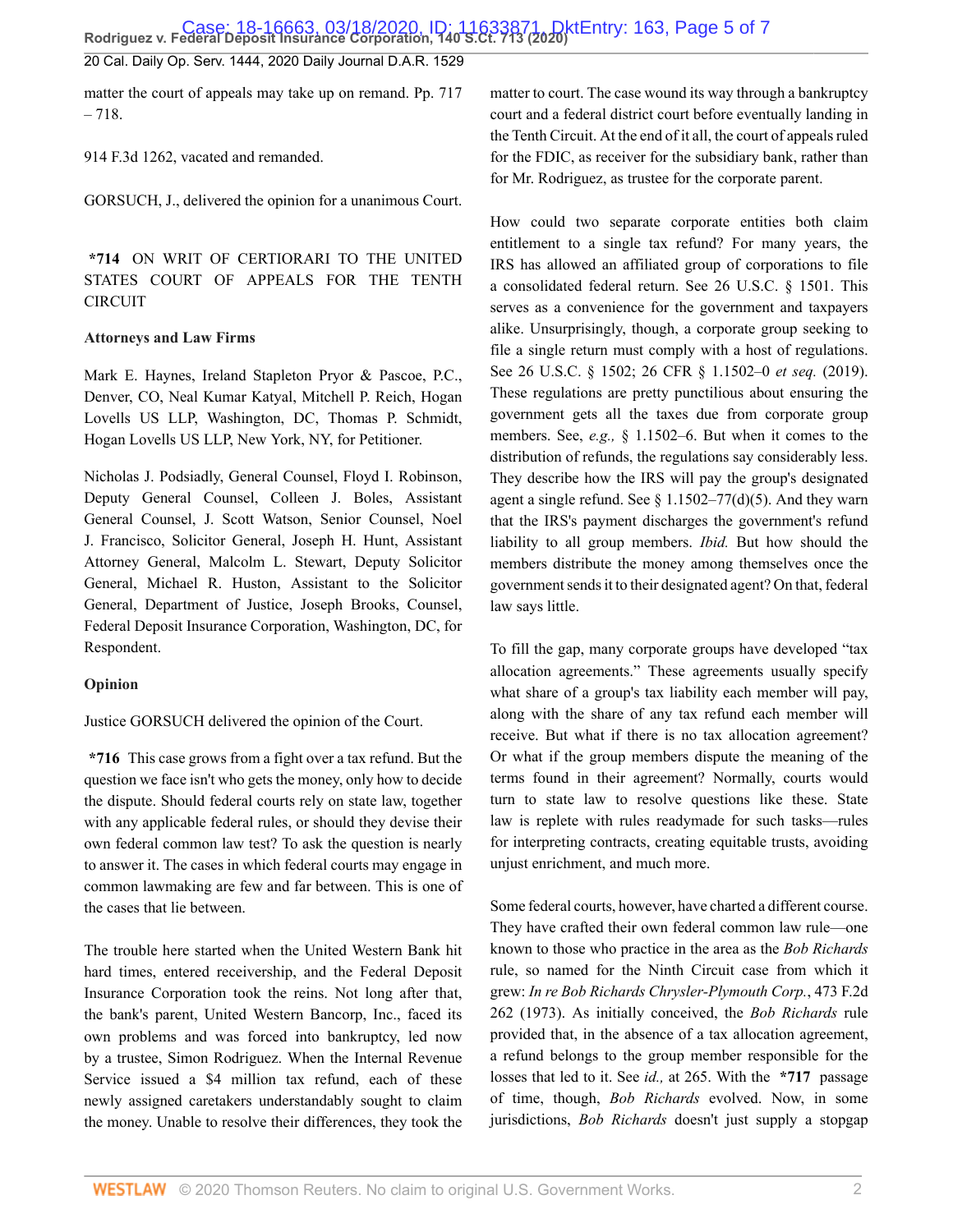#### 20 Cal. Daily Op. Serv. 1444, 2020 Daily Journal D.A.R. 1529

rule for situations when group members lack an allocation agreement. It represents a general rule always to be followed unless the parties' tax allocation agreement *unambiguously* specifies a different result.

At the urging of the FDIC and consistent with circuit precedent, the Tenth Circuit employed this more expansive version of *[Bob Richards](http://www.westlaw.com/Link/Document/FullText?findType=Y&serNum=1973108465&pubNum=0000350&originatingDoc=Id6e8095257e111eabf0f8b3df1233a01&refType=RP&originationContext=document&vr=3.0&rs=cblt1.0&transitionType=DocumentItem&contextData=(sc.Default))* in the case now before us. Because the parties did have a tax allocation agreement, the court of appeals explained, the question it faced was whether the agreement unambiguously deviated from *[Bob Richards](http://www.westlaw.com/Link/Document/FullText?findType=Y&serNum=1973108465&pubNum=0000350&originatingDoc=Id6e8095257e111eabf0f8b3df1233a01&refType=RP&originationContext=document&vr=3.0&rs=cblt1.0&transitionType=DocumentItem&contextData=(sc.Default))*'s default rule. *[In re United Western Bancorp, Inc.](http://www.westlaw.com/Link/Document/FullText?findType=Y&serNum=2047421868&pubNum=0000506&originatingDoc=Id6e8095257e111eabf0f8b3df1233a01&refType=RP&fi=co_pp_sp_506_1269&originationContext=document&vr=3.0&rs=cblt1.0&transitionType=DocumentItem&contextData=(sc.Default)#co_pp_sp_506_1269)*, 914 F.3d [1262, 1269–1270 \(2019\).](http://www.westlaw.com/Link/Document/FullText?findType=Y&serNum=2047421868&pubNum=0000506&originatingDoc=Id6e8095257e111eabf0f8b3df1233a01&refType=RP&fi=co_pp_sp_506_1269&originationContext=document&vr=3.0&rs=cblt1.0&transitionType=DocumentItem&contextData=(sc.Default)#co_pp_sp_506_1269) After laying out this "analytical framework" for decision, *id.,* [at 1269](http://www.westlaw.com/Link/Document/FullText?findType=Y&serNum=2047421868&pubNum=0000506&originatingDoc=Id6e8095257e111eabf0f8b3df1233a01&refType=RP&fi=co_pp_sp_506_1269&originationContext=document&vr=3.0&rs=cblt1.0&transitionType=DocumentItem&contextData=(sc.Default)#co_pp_sp_506_1269) (emphasis deleted), the court proceeded to hold that the FDIC, as receiver for the bank, owned the tax refund.

Not all circuits, however, follow *[Bob Richards.](http://www.westlaw.com/Link/Document/FullText?findType=Y&serNum=1973108465&originatingDoc=Id6e8095257e111eabf0f8b3df1233a01&refType=RP&originationContext=document&vr=3.0&rs=cblt1.0&transitionType=DocumentItem&contextData=(sc.Default))* The Sixth Circuit, for example, has observed that "federal common law constitutes an unusual exercise of lawmaking which should be indulged ... only when there is a significant conflict between some federal policy or interest and the use of state law." *[FDIC v. AmFin Financial Corp.](http://www.westlaw.com/Link/Document/FullText?findType=Y&serNum=2033792015&pubNum=0000506&originatingDoc=Id6e8095257e111eabf0f8b3df1233a01&refType=RP&fi=co_pp_sp_506_535&originationContext=document&vr=3.0&rs=cblt1.0&transitionType=DocumentItem&contextData=(sc.Default)#co_pp_sp_506_535)*, 757 F.3d 530, 535 (2014) (internal quotation marks omitted). In the Sixth Circuit's view, courts employing *[Bob Richards](http://www.westlaw.com/Link/Document/FullText?findType=Y&serNum=1973108465&pubNum=0000350&originatingDoc=Id6e8095257e111eabf0f8b3df1233a01&refType=RP&originationContext=document&vr=3.0&rs=cblt1.0&transitionType=DocumentItem&contextData=(sc.Default))* have simply "bypassed th[is] threshold question." [757 F.3d at 536](http://www.westlaw.com/Link/Document/FullText?findType=Y&serNum=2033792015&pubNum=0000506&originatingDoc=Id6e8095257e111eabf0f8b3df1233a01&refType=RP&fi=co_pp_sp_506_536&originationContext=document&vr=3.0&rs=cblt1.0&transitionType=DocumentItem&contextData=(sc.Default)#co_pp_sp_506_536). And any fair examination of it, the Sixth Circuit has submitted, reveals no conflict that might justify resort to federal common law. *[Ibid.](http://www.westlaw.com/Link/Document/FullText?findType=Y&serNum=2033792015&pubNum=0000506&originatingDoc=Id6e8095257e111eabf0f8b3df1233a01&refType=RP&originationContext=document&vr=3.0&rs=cblt1.0&transitionType=DocumentItem&contextData=(sc.Default))* We took this case to decide *[Bob Richards](http://www.westlaw.com/Link/Document/FullText?findType=Y&serNum=1973108465&originatingDoc=Id6e8095257e111eabf0f8b3df1233a01&refType=RP&originationContext=document&vr=3.0&rs=cblt1.0&transitionType=DocumentItem&contextData=(sc.Default))*'s fate. [588 U.S.](http://www.westlaw.com/Link/Document/FullText?findType=Y&serNum=2047918614&pubNum=0000780&originatingDoc=Id6e8095257e111eabf0f8b3df1233a01&refType=RP&originationContext=document&vr=3.0&rs=cblt1.0&transitionType=DocumentItem&contextData=(sc.Default)) [––––, 139 S.Ct. 2778, 204 L.Ed.2d 1157 \(2019\)](http://www.westlaw.com/Link/Document/FullText?findType=Y&serNum=2047918614&pubNum=0000780&originatingDoc=Id6e8095257e111eabf0f8b3df1233a01&refType=RP&originationContext=document&vr=3.0&rs=cblt1.0&transitionType=DocumentItem&contextData=(sc.Default))

Judicial lawmaking in the form of federal common law plays a necessarily modest role under a Constitution that vests the federal government's "legislative Powers" in Congress and reserves most other regulatory authority to the States. See Art. I, § 1; Amdt. 10. As this Court has put it, there is "no federal general common law." *[Erie R. Co. v. Tompkins](http://www.westlaw.com/Link/Document/FullText?findType=Y&serNum=1938121079&pubNum=0000780&originatingDoc=Id6e8095257e111eabf0f8b3df1233a01&refType=RP&fi=co_pp_sp_780_78&originationContext=document&vr=3.0&rs=cblt1.0&transitionType=DocumentItem&contextData=(sc.Default)#co_pp_sp_780_78)*, [304 U.S. 64, 78, 58 S.Ct. 817, 82 L.Ed. 1188 \(1938\)](http://www.westlaw.com/Link/Document/FullText?findType=Y&serNum=1938121079&pubNum=0000780&originatingDoc=Id6e8095257e111eabf0f8b3df1233a01&refType=RP&fi=co_pp_sp_780_78&originationContext=document&vr=3.0&rs=cblt1.0&transitionType=DocumentItem&contextData=(sc.Default)#co_pp_sp_780_78). Instead, only limited areas exist in which federal judges may appropriately craft the rule of decision. *[Sosa v. Alvarez-](http://www.westlaw.com/Link/Document/FullText?findType=Y&serNum=2004637442&pubNum=0000780&originatingDoc=Id6e8095257e111eabf0f8b3df1233a01&refType=RP&fi=co_pp_sp_780_729&originationContext=document&vr=3.0&rs=cblt1.0&transitionType=DocumentItem&contextData=(sc.Default)#co_pp_sp_780_729)Machain*[, 542 U.S. 692, 729, 124 S.Ct. 2739, 159 L.Ed.2d](http://www.westlaw.com/Link/Document/FullText?findType=Y&serNum=2004637442&pubNum=0000780&originatingDoc=Id6e8095257e111eabf0f8b3df1233a01&refType=RP&fi=co_pp_sp_780_729&originationContext=document&vr=3.0&rs=cblt1.0&transitionType=DocumentItem&contextData=(sc.Default)#co_pp_sp_780_729) [718 \(2004\).](http://www.westlaw.com/Link/Document/FullText?findType=Y&serNum=2004637442&pubNum=0000780&originatingDoc=Id6e8095257e111eabf0f8b3df1233a01&refType=RP&fi=co_pp_sp_780_729&originationContext=document&vr=3.0&rs=cblt1.0&transitionType=DocumentItem&contextData=(sc.Default)#co_pp_sp_780_729) These areas have included admiralty disputes and certain controversies between States. See, *e.g., [Norfolk](http://www.westlaw.com/Link/Document/FullText?findType=Y&serNum=2005465513&pubNum=0000780&originatingDoc=Id6e8095257e111eabf0f8b3df1233a01&refType=RP&fi=co_pp_sp_780_23&originationContext=document&vr=3.0&rs=cblt1.0&transitionType=DocumentItem&contextData=(sc.Default)#co_pp_sp_780_23) [Southern R. Co. v. James N. Kirby, Pty Ltd.](http://www.westlaw.com/Link/Document/FullText?findType=Y&serNum=2005465513&pubNum=0000780&originatingDoc=Id6e8095257e111eabf0f8b3df1233a01&refType=RP&fi=co_pp_sp_780_23&originationContext=document&vr=3.0&rs=cblt1.0&transitionType=DocumentItem&contextData=(sc.Default)#co_pp_sp_780_23)*, 543 U.S. 14, [23, 125 S.Ct. 385, 160 L.Ed.2d 283 \(2004\);](http://www.westlaw.com/Link/Document/FullText?findType=Y&serNum=2005465513&pubNum=0000780&originatingDoc=Id6e8095257e111eabf0f8b3df1233a01&refType=RP&fi=co_pp_sp_780_23&originationContext=document&vr=3.0&rs=cblt1.0&transitionType=DocumentItem&contextData=(sc.Default)#co_pp_sp_780_23) *[Hinderlider v.](http://www.westlaw.com/Link/Document/FullText?findType=Y&serNum=1938122274&pubNum=0000780&originatingDoc=Id6e8095257e111eabf0f8b3df1233a01&refType=RP&fi=co_pp_sp_780_110&originationContext=document&vr=3.0&rs=cblt1.0&transitionType=DocumentItem&contextData=(sc.Default)#co_pp_sp_780_110) [La Plata River & Cherry Creek Ditch Co.](http://www.westlaw.com/Link/Document/FullText?findType=Y&serNum=1938122274&pubNum=0000780&originatingDoc=Id6e8095257e111eabf0f8b3df1233a01&refType=RP&fi=co_pp_sp_780_110&originationContext=document&vr=3.0&rs=cblt1.0&transitionType=DocumentItem&contextData=(sc.Default)#co_pp_sp_780_110)*, 304 U.S. 92, [110, 58 S.Ct. 803, 82 L.Ed. 1202 \(1938\).](http://www.westlaw.com/Link/Document/FullText?findType=Y&serNum=1938122274&pubNum=0000780&originatingDoc=Id6e8095257e111eabf0f8b3df1233a01&refType=RP&fi=co_pp_sp_780_110&originationContext=document&vr=3.0&rs=cblt1.0&transitionType=DocumentItem&contextData=(sc.Default)#co_pp_sp_780_110) In contexts like these, federal common law often plays an important role. But before federal judges may claim a new area for common lawmaking, strict conditions must be satisfied. The Sixth Circuit correctly identified one of the most basic: In the absence of congressional authorization, common lawmaking must be " 'necessary to protect uniquely federal interests.' " *[Texas Industries, Inc. v. Radcliff Materials, Inc.](http://www.westlaw.com/Link/Document/FullText?findType=Y&serNum=1981122695&pubNum=0000780&originatingDoc=Id6e8095257e111eabf0f8b3df1233a01&refType=RP&fi=co_pp_sp_780_640&originationContext=document&vr=3.0&rs=cblt1.0&transitionType=DocumentItem&contextData=(sc.Default)#co_pp_sp_780_640)*, 451 U.S. 630, [640, 101 S.Ct. 2061, 68 L.Ed.2d 500 \(1981\)](http://www.westlaw.com/Link/Document/FullText?findType=Y&serNum=1981122695&pubNum=0000780&originatingDoc=Id6e8095257e111eabf0f8b3df1233a01&refType=RP&fi=co_pp_sp_780_640&originationContext=document&vr=3.0&rs=cblt1.0&transitionType=DocumentItem&contextData=(sc.Default)#co_pp_sp_780_640) (quoting *[Banco](http://www.westlaw.com/Link/Document/FullText?findType=Y&serNum=1964100336&pubNum=0000780&originatingDoc=Id6e8095257e111eabf0f8b3df1233a01&refType=RP&fi=co_pp_sp_780_426&originationContext=document&vr=3.0&rs=cblt1.0&transitionType=DocumentItem&contextData=(sc.Default)#co_pp_sp_780_426) [Nacional de Cuba v. Sabbatino](http://www.westlaw.com/Link/Document/FullText?findType=Y&serNum=1964100336&pubNum=0000780&originatingDoc=Id6e8095257e111eabf0f8b3df1233a01&refType=RP&fi=co_pp_sp_780_426&originationContext=document&vr=3.0&rs=cblt1.0&transitionType=DocumentItem&contextData=(sc.Default)#co_pp_sp_780_426)*, 376 U.S. 398, 426, 84 S.Ct. [923, 11 L.Ed.2d 804 \(1964\)\)](http://www.westlaw.com/Link/Document/FullText?findType=Y&serNum=1964100336&pubNum=0000780&originatingDoc=Id6e8095257e111eabf0f8b3df1233a01&refType=RP&fi=co_pp_sp_780_426&originationContext=document&vr=3.0&rs=cblt1.0&transitionType=DocumentItem&contextData=(sc.Default)#co_pp_sp_780_426).

Nothing like that exists here. The federal government may have an interest in regulating how it *receives* taxes from corporate groups. See, *e.g.,* [26 CFR §§ 1.1502–6](http://www.westlaw.com/Link/Document/FullText?findType=L&pubNum=1000547&cite=26CFRS1.1502-6&originatingDoc=Id6e8095257e111eabf0f8b3df1233a01&refType=LQ&originationContext=document&vr=3.0&rs=cblt1.0&transitionType=DocumentItem&contextData=(sc.Default)), –[12,](http://www.westlaw.com/Link/Document/FullText?findType=L&pubNum=1000547&cite=26CFRS1.1502-12&originatingDoc=Id6e8095257e111eabf0f8b3df1233a01&refType=LQ&originationContext=document&vr=3.0&rs=cblt1.0&transitionType=DocumentItem&contextData=(sc.Default)) [–13](http://www.westlaw.com/Link/Document/FullText?findType=L&pubNum=1000547&cite=26CFRS1.1502-13&originatingDoc=Id6e8095257e111eabf0f8b3df1233a01&refType=LQ&originationContext=document&vr=3.0&rs=cblt1.0&transitionType=DocumentItem&contextData=(sc.Default)). The government also may have an interest in regulating the *delivery* of any tax refund due a corporate group. For example and as we've seen, the government may wish to ensure that others in the group have no recourse against federal coffers once it pays the group's designated agent. See § 1.1502–77(d)(5). But what unique interest could the federal **\*718** government have in determining how a consolidated corporate tax refund, once paid to a designated agent, is *distributed* among group members?

The Sixth Circuit correctly observed that *[Bob Richards](http://www.westlaw.com/Link/Document/FullText?findType=Y&serNum=1973108465&originatingDoc=Id6e8095257e111eabf0f8b3df1233a01&refType=RP&originationContext=document&vr=3.0&rs=cblt1.0&transitionType=DocumentItem&contextData=(sc.Default))* offered no answer—it just bypassed the question. Nor have the courts applying and extending *[Bob Richards](http://www.westlaw.com/Link/Document/FullText?findType=Y&serNum=1973108465&pubNum=0000350&originatingDoc=Id6e8095257e111eabf0f8b3df1233a01&refType=RP&originationContext=document&vr=3.0&rs=cblt1.0&transitionType=DocumentItem&contextData=(sc.Default))* provided satisfactory answers of their own. Even the FDIC, which advocated for the *[Bob Richards](http://www.westlaw.com/Link/Document/FullText?findType=Y&serNum=1973108465&pubNum=0000350&originatingDoc=Id6e8095257e111eabf0f8b3df1233a01&refType=RP&originationContext=document&vr=3.0&rs=cblt1.0&transitionType=DocumentItem&contextData=(sc.Default))* rule in the Tenth Circuit, failed to point that court to any unique federal interest the rule might protect. In this Court, the FDIC, now represented by the Solicitor General, has gone a step further, expressly conceding that federal courts "should not apply a federal common law rule to ... put a thumb on ... the scale" when deciding which corporate group member owns some or all of a consolidated refund. Tr. of Oral Arg. 40; see also *id*., at 32– 36.

Understandably too. Corporations are generally "creatures of state law," *Cort v. Ash*[, 422 U.S. 66, 84, 95 S.Ct. 2080, 45](http://www.westlaw.com/Link/Document/FullText?findType=Y&serNum=1975129812&pubNum=0000780&originatingDoc=Id6e8095257e111eabf0f8b3df1233a01&refType=RP&fi=co_pp_sp_780_84&originationContext=document&vr=3.0&rs=cblt1.0&transitionType=DocumentItem&contextData=(sc.Default)#co_pp_sp_780_84) [L.Ed.2d 26 \(1975\),](http://www.westlaw.com/Link/Document/FullText?findType=Y&serNum=1975129812&pubNum=0000780&originatingDoc=Id6e8095257e111eabf0f8b3df1233a01&refType=RP&fi=co_pp_sp_780_84&originationContext=document&vr=3.0&rs=cblt1.0&transitionType=DocumentItem&contextData=(sc.Default)#co_pp_sp_780_84) and state law is well equipped to handle disputes involving corporate property rights. That cases like the one now before us happen to involve corporate property rights in the context of a federal bankruptcy and a tax dispute doesn't change much. As this Court has long recognized, "Congress has generally left the determination of property rights in the assets of a bankrupt's estate to state law." *[Butner](http://www.westlaw.com/Link/Document/FullText?findType=Y&serNum=1979108028&pubNum=0000780&originatingDoc=Id6e8095257e111eabf0f8b3df1233a01&refType=RP&fi=co_pp_sp_780_54&originationContext=document&vr=3.0&rs=cblt1.0&transitionType=DocumentItem&contextData=(sc.Default)#co_pp_sp_780_54) v. United States*[, 440 U.S. 48, 54, 99 S.Ct. 914, 59 L.Ed.2d 136](http://www.westlaw.com/Link/Document/FullText?findType=Y&serNum=1979108028&pubNum=0000780&originatingDoc=Id6e8095257e111eabf0f8b3df1233a01&refType=RP&fi=co_pp_sp_780_54&originationContext=document&vr=3.0&rs=cblt1.0&transitionType=DocumentItem&contextData=(sc.Default)#co_pp_sp_780_54) [\(1979\).](http://www.westlaw.com/Link/Document/FullText?findType=Y&serNum=1979108028&pubNum=0000780&originatingDoc=Id6e8095257e111eabf0f8b3df1233a01&refType=RP&fi=co_pp_sp_780_54&originationContext=document&vr=3.0&rs=cblt1.0&transitionType=DocumentItem&contextData=(sc.Default)#co_pp_sp_780_54) So too with the Internal Revenue Code—it generally " 'creates no property rights.' " *[United States v. National Bank](http://www.westlaw.com/Link/Document/FullText?findType=Y&serNum=1985132437&pubNum=0000780&originatingDoc=Id6e8095257e111eabf0f8b3df1233a01&refType=RP&fi=co_pp_sp_780_722&originationContext=document&vr=3.0&rs=cblt1.0&transitionType=DocumentItem&contextData=(sc.Default)#co_pp_sp_780_722) of Commerce*[, 472 U.S. 713, 722, 105 S.Ct. 2919, 86 L.Ed.2d](http://www.westlaw.com/Link/Document/FullText?findType=Y&serNum=1985132437&pubNum=0000780&originatingDoc=Id6e8095257e111eabf0f8b3df1233a01&refType=RP&fi=co_pp_sp_780_722&originationContext=document&vr=3.0&rs=cblt1.0&transitionType=DocumentItem&contextData=(sc.Default)#co_pp_sp_780_722)